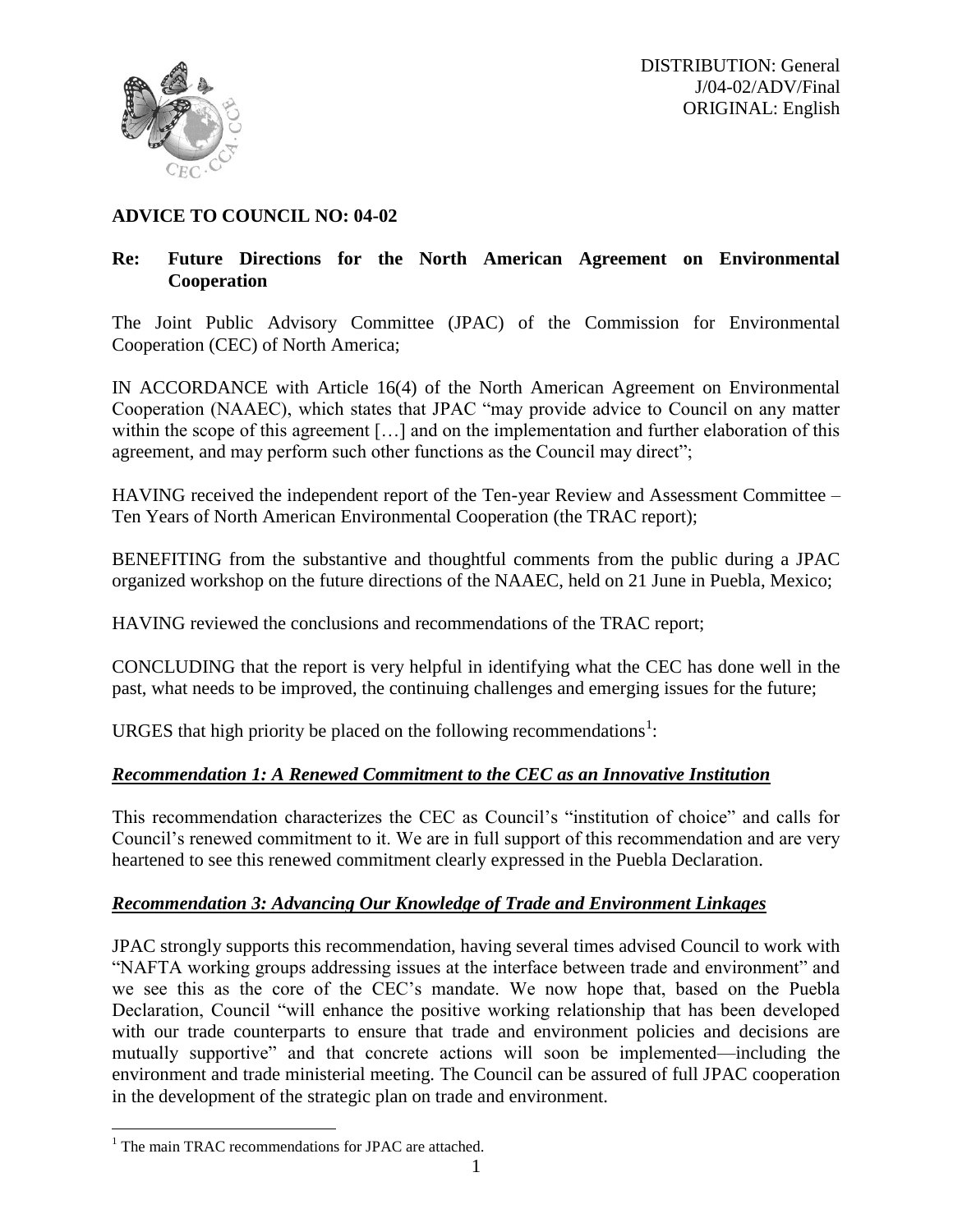# *Recommendation 4: Building Capacity for Stronger Environmental Partnerships*

JPAC fully supports an increased focus on capacity building to assist our three countries in strengthening their implementation of environmental laws and policies by "knowledgeable environmental officials and experts inside and outside government, including in the academic and business sectors." We are pleased to note that Council decided to focus on institutional capacity building in the Puebla Declaration. Further, as pointed out in this recommendation, the North American Fund for Environmental Cooperation (NAFEC) was a very effective capacity building mechanism and should be reinstated.

# *Recommendation 5: Getting the Relationships Right—Effective Governance in the CEC*

JPAC strongly supports this recommendation. As a partner in this institution, we look forward to working with the Council and the Secretariat to implement this recommendation and ensure that these good governance principles are a prominent feature in the day-to-day work of the institution.

## *Recommendation 9: Ensuring and Leveraging Sustainable Funding for the CEC*

JPAC strongly supports this recommendation and, as expressed during our recent annual incamera session with Council, feels that the current budget situation is simply not sustainable. During our sessions in Puebla, the public repeatedly raised the issue of funding and its ramifications for the ability of the CEC to meet its obligations and implement the work program during our sessions in Puebla. While it was suggested to us that JPAC was not being helpful by continuing to insist that the Parties demonstrate their commitment to the institution by addressing the budget situation, we reiterate that a long-term solution is required in order to effectively implement the strategic and operational plans.

## *Recommendation 13: Building the CEC Constituency*

JPAC stands ready to continue its work with the Secretariat to further implement this recommendation. JPAC has already provided its views on how to better involve indigenous peoples (Advice to Council 04-01) and will be addressing the topic of involving the private sector and business community in the coming year.

## *Recommendation 14: Implementing the Recommendations of this Report*

JPAC is in full agreement with this recommendation—understanding that accountability is a crucial element for the credibility of our institution. JPAC will be pleased to work with Council in developing the report on implementation and follow-up for the 2006 annual session.

On the other hand, JPAC has some reservations about two recommendations.

# *Recommendation 10: Ensuring Effective Implementation of the Citizen Submission Process (Articles 14 and 15)*

While JPAC fully supports the main thrust of this recommendation, we have some concerns about the development of a mediation step to facilitate the resolution of enforcement matters. Mediation tends to be a closed-door process that may conflict with the broader goals of Articles 14 and 15 to shed light on the facts in a fully transparent process.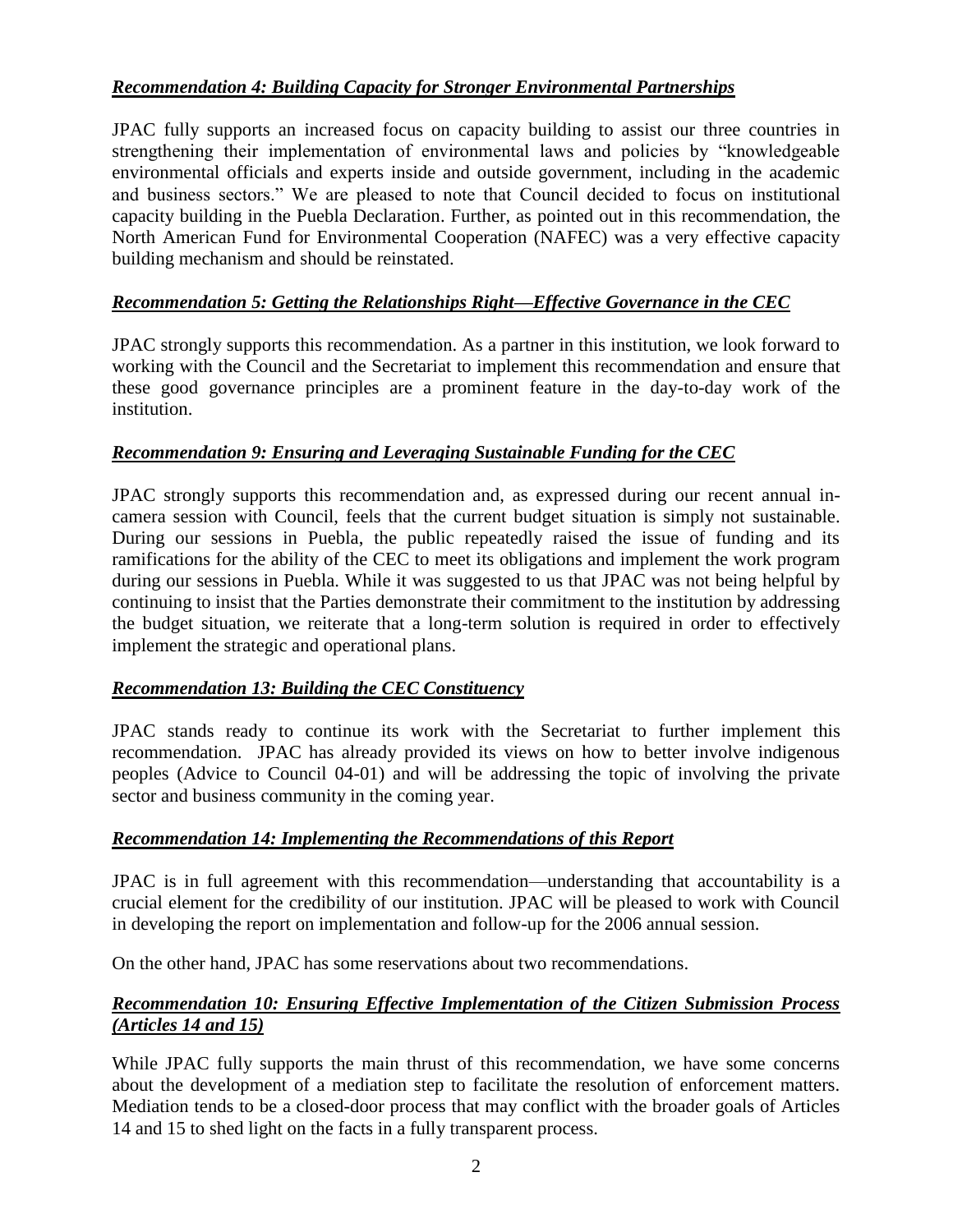## *Recommendation 11: Reaching Agreement on Dispute Resolution under Part Five*

One of the main purposes of the NAAEC is to allow Council to look at environmental issues from a continental perspective. If the opportunity for the Parties to interact is removed, this may have the undesired effect of removing a key tool for environmental protection.

In conclusion, several members of the public suggested that amendments to the NAAEC aimed at reform of key areas that are considered troublesome should be considered. JPAC discussed this and concluded that it is premature to take a position in support of reforms.

JPAC urges Council to act immediately and begin to implement these priority recommendations.

Finally, as we engage in the strategic planning process to develop the CEC's new priorities, JPAC may have further thoughts on matters other than those considered in the TRAC report.

Approved by JPAC 11 August 2004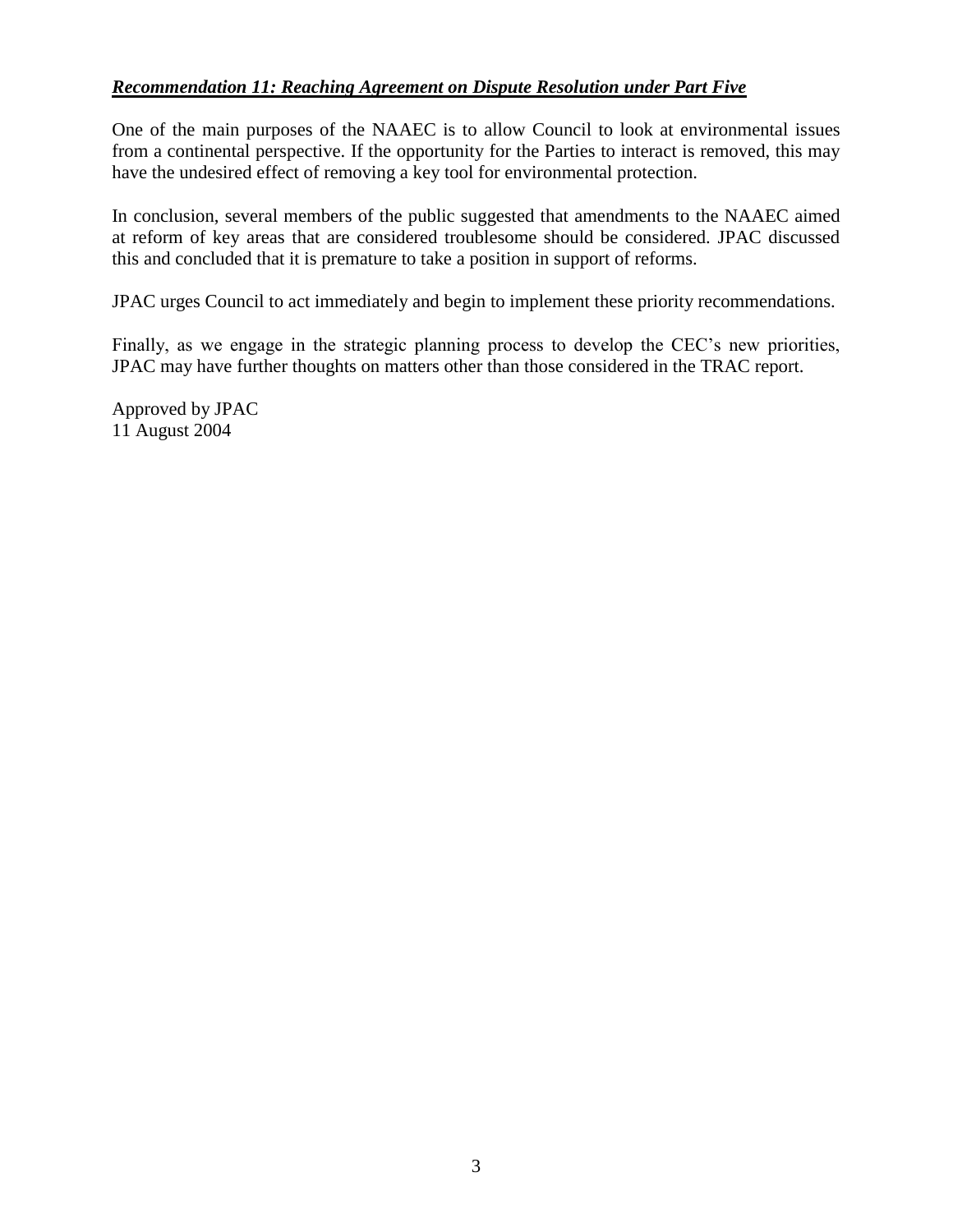### **Main TRAC recommendations for JPAC**

#### *Recommendation 1: A Renewed Commitment to the CEC as an Innovative Institution*

The North American Agreement on Environmental Cooperation is a unique agreement that promotes environmental cooperation in the context of closer trade relations. Through its Council of Ministers, Secretariat and Joint Public Advisory Committee, the Commission for Environmental Cooperation has achieved much in just 10 years. It has added substantially to our knowledge of the North American environment and the linkages between NAFTA and the environment; it has taken trilateral action on key environmental issues and strengthened the capacity of public institutions to manage environmental issues and to enforce laws and regulations; it has also promoted transparency and public participation.

**The Ten-year Review and Assessment Committee calls upon the Mexican Secretary of Semarnat, the US Administrator of the EPA and the Canadian Minister of Environment to strengthen and renew publicly the commitment of their governments and themselves to the CEC as their institution of choice for trilateral environmental cooperation and for assessing the linkages between NAFTA and the environment.**

#### *Recommendation 3: Advancing Our Knowledge of Trade and Environment Linkages*

The CEC has played a catalytic role in building knowledge of trade and environment links, and in convening experts and interests to study the environmental effects of NAFTA in North America. It has also played a positive, if limited, role in creating markets for green goods and services.

While we conclude that it was and continues to be unrealistic for the CEC to play a significant role in NAFTA implementation and dispute resolution, the CEC has a potentially constructive role to play in implementing other provisions of Article 10.6 of the NAAEC and in otherwise promoting cooperation at the interface between environmental protection and economic development in North America. We welcome the recent efforts of the Alt Reps and their trade counterparts in the three countries to develop a work program on trade and environment linkages.

We recommend that the CEC continue its research program on trade and environment linkages, and that it facilitate and inform the work of CEC and NAFTA working groups addressing issues at the interface between trade and environment.

We recommend that the CEC establish a web-based North American Clearinghouse on Trade and Environment Linkages to integrate and disseminate the results of research, seminars, conferences and dialogues.

**We recommend that the CEC continue to support and encourage efforts to build markets for green trade, an area of work for which it is uniquely well-positioned.**

**We further recommend that the CEC pursue the development and promotion of marketbased approaches addressing environmental issues, including such instruments as emissions trading.**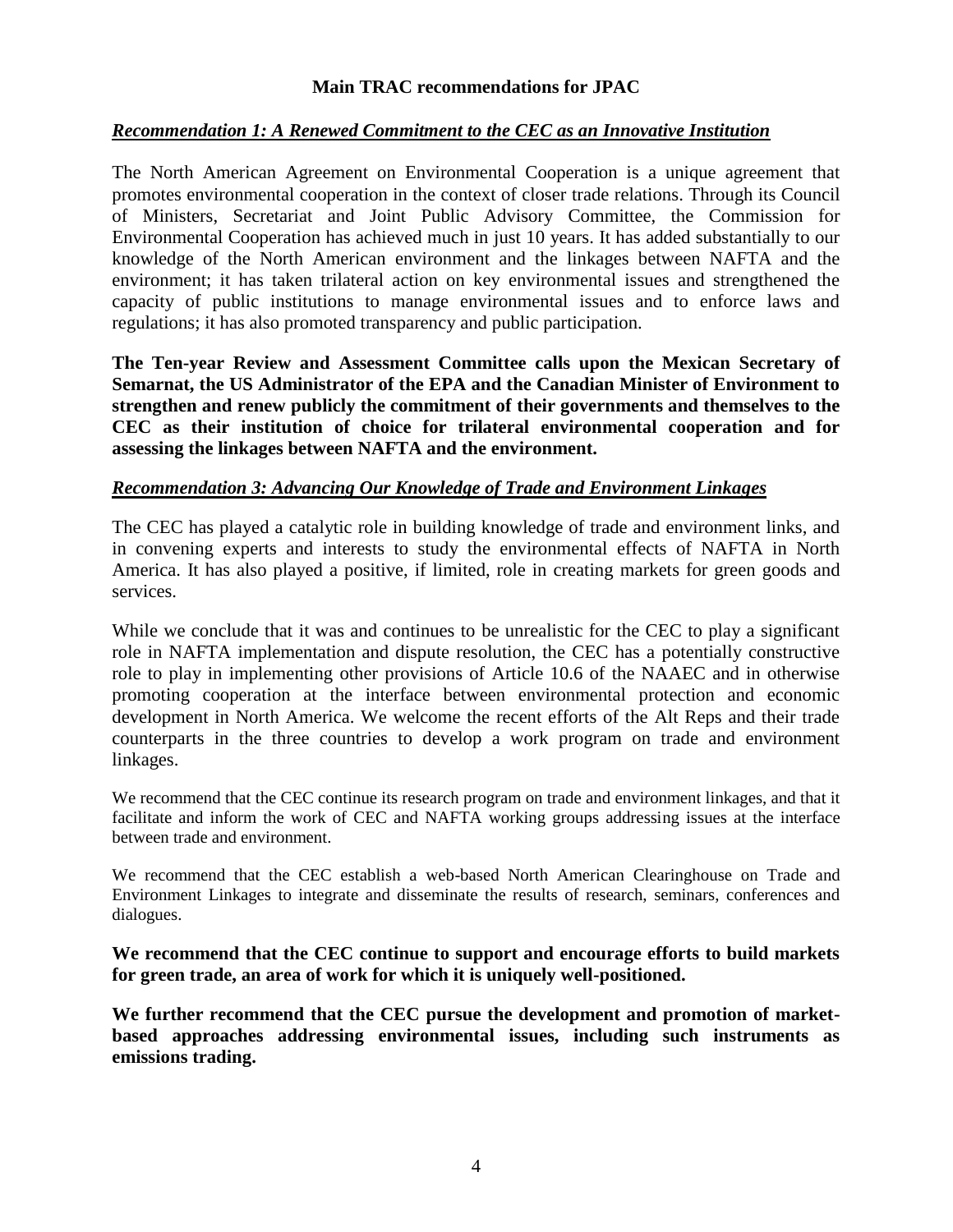### *Recommendation 4: Building Capacity for Stronger Environmental Partnerships*

The CEC efforts to build the capacities of government officials and agencies, environmental and community NGOs and industry, while modest, have shown encouraging results. These efforts have benefited all three countries. They have also strengthened relationships among Canadian, Mexican and US NGOs, industry and governments.

The North American Fund for Environmental Cooperation (NAFEC) has proven to be an effective mechanism for building local environmental capacities.

The CEC's efforts can be strengthened through a more systematic approach aimed at creating long-term institutional capacities for governments and organizations outside government in all three countries, while being more responsive to Mexican needs.

**We recommend that the CEC direct its capacity building efforts to helping build institutional capacities, and a new generation of knowledgeable environmental officials and experts inside and outside government, including in the academic and business sectors.**

**In order to achieve this goal, we recommend that the CEC systematically integrate capacity building into most of its programs, with an emphasis on: 1) supporting Mexican government institutions and private organizations to strengthen the implementation of environmental laws and policies; and 2) building effective relationships among like-minded environmental organizations in all three countries.** 

**The design of this cross-cutting program should include**:

- **Developing a broad definition of capacity building which includes sharing of best practices and investing in local capacity;**
- **Setting clear goals and objectives, with measurable indicators of progress and monitoring of results achieved; and**
- **Facilitating direct partnerships involving Canadian or US business and private foundations with Mexican organizations, which then can carry out capacity building activities in the country.**

**We further recommend that the CEC maintain its support for NAFEC, as an element of its capacity building efforts, and as a means of continuing to broaden the CEC's constituency base.**

### *Recommendation 5: Getting the Relationships Right—Effective Governance in the CEC*

The heart of the CEC is its institutions—the Council of Ministers, the Secretariat and the Joint Public Advisory Committee. These institutions' representatives have actively worked to carry out their mandates over the last ten years. At the same time, the lack of clarity as to their respective roles and accountabilities has become increasingly evident. This is partly the result of the NAAEC itself but more importantly of how the Agreement has been interpreted and implemented over time. Concerted action is needed to bring greater clarity to these roles in order to ensure efficient and effective governance of the CEC.

**We recommend that the Council, working with the executive director and JPAC, develop and document a renewed understanding on their respective roles, responsibilities and interactions, building on the NAAEC provisions and the good governance principles of:**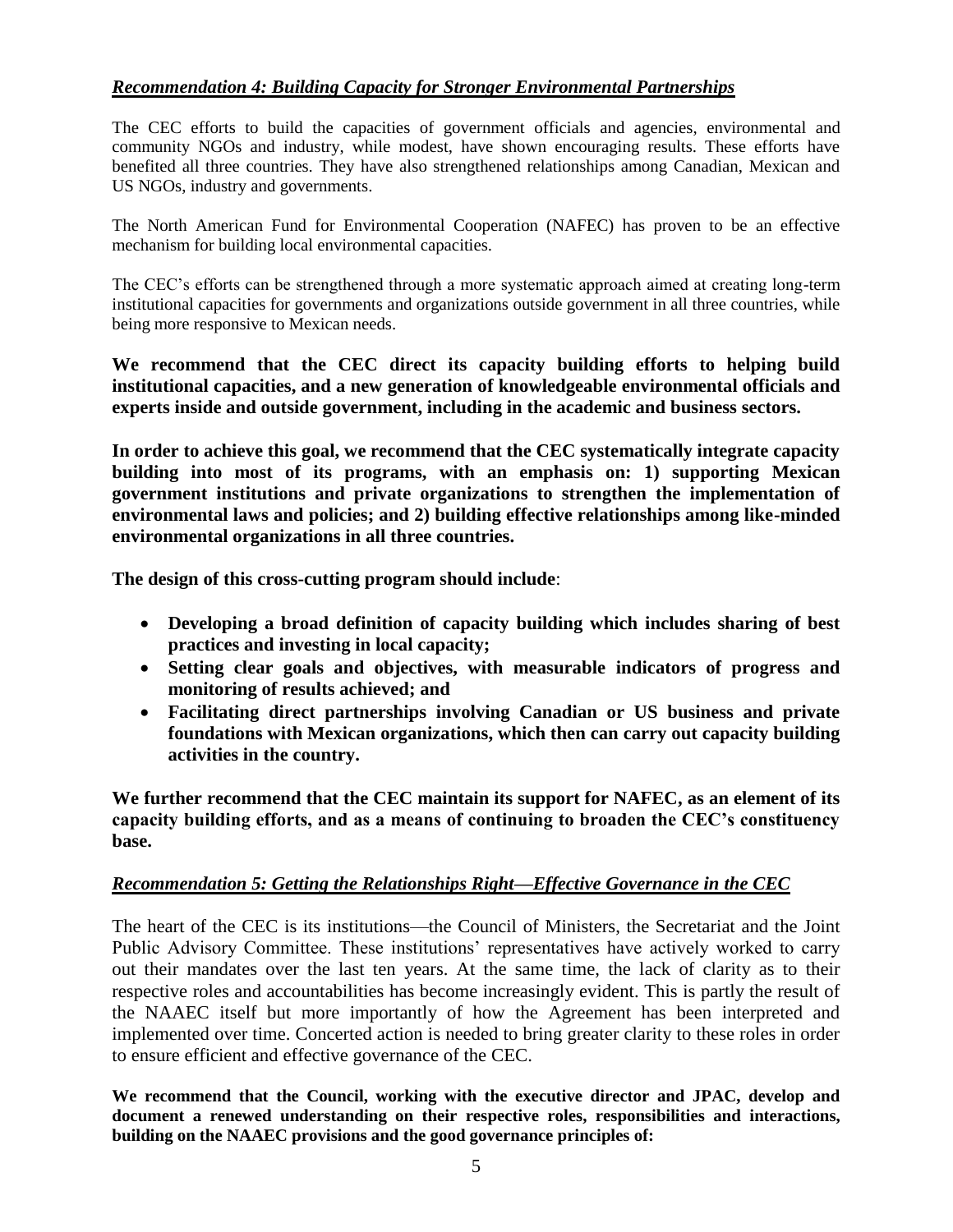- **Transparency in decision making;**
- **Accountability for the discharge of roles and responsibilities;**
- **Respect for the roles of the other CEC bodies; and**
- **Efficiency in the use of resources.**

**More specifically, this understanding should incorporate the following elements:**

### **The Council and the Secretariat**

**The Council of Ministers, supported by the Alt Reps, should discharge its role by following the model of a Board of Directors for the CEC. To that end:**

**1. For the Law and Policy Enforcement Cooperation Program, the Council needs to focus its efforts on:**

- **Setting a long-term vision and strategic priorities for the CEC;**
- **Approving the annual work program and budget; and**
- **Overseeing program implementation through an annual review of results.**

**The Council and the Alt Reps should then entrust to the executive director the implementation of the annual program.**

**2. For Submissions on Enforcement and Factual Records (Art.14-15), the Council needs to:**

- **Set out clear ground rules for the Secretariat, consistent with a strict interpretation of NAAEC's intent;**
- **Entrust the executive director with carrying out his/her functions effectively, as set out in the NAAEC; and**
- **Implement its own role consistent with a strict interpretation of the NAAEC.**

**3. The executive director should focus the Secretariat's role on:**

- **Developing the Commission's annual program and budget for the Council's approval;**
- **Implementing the Council-approved program;**
- **Reporting on and being accountable to the Council for the results of this program;**
- **Carrying out the responsibilities under Articles 13, 14 and 15 under NAAEC; and**
- **Maintaining direct communication with the ministers, and reporting periodically on implementation progress.**

**We further recommend that the executive director meet individually with each of the ministers once a year and maintain an "open phone line" dialogue with each of the Alt Reps. Relations with GSC members can be effectively handled by senior and other Secretariat staff.**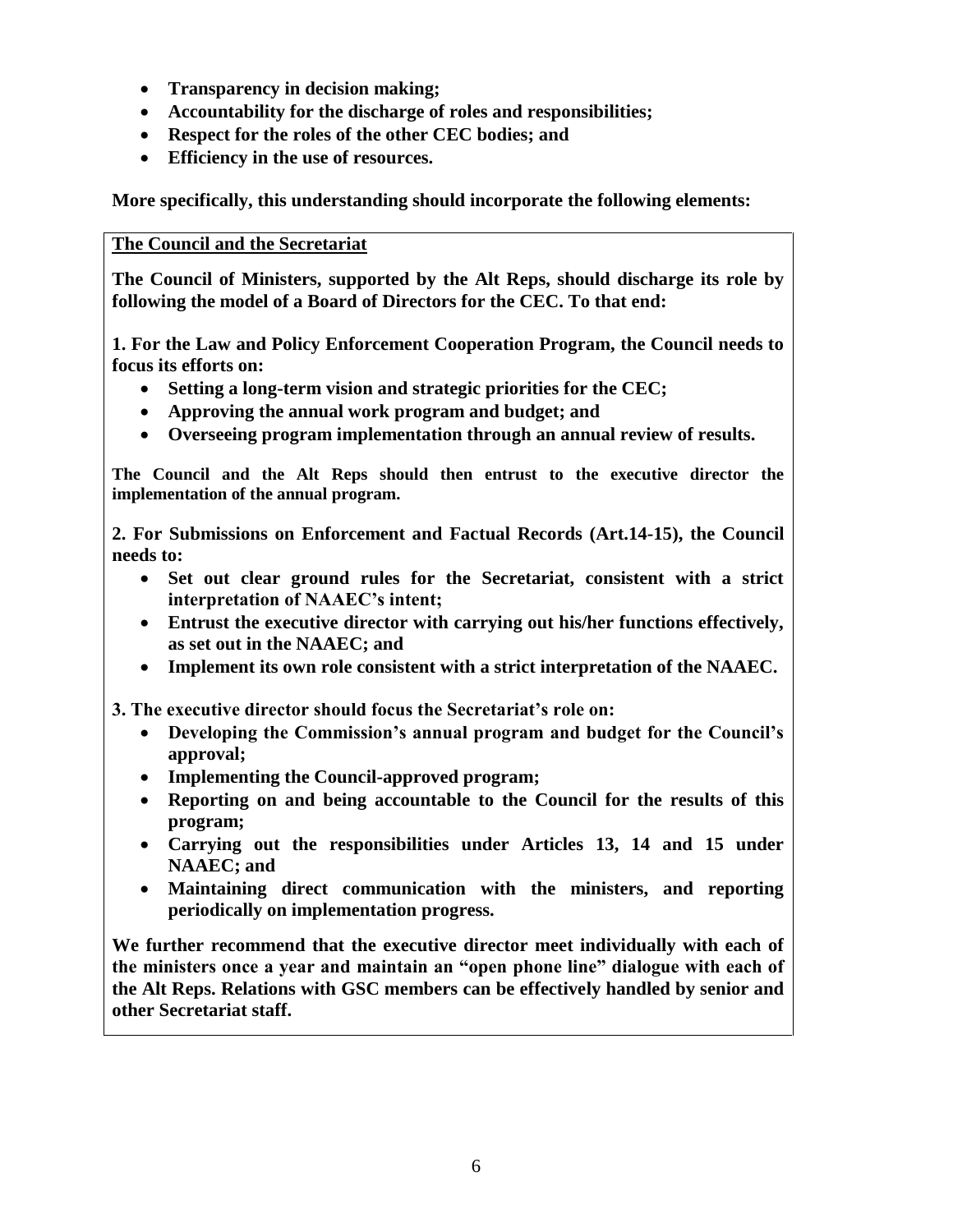### **JPAC and the Council**

**We recommend that the Council clearly recognize JPAC as one of the three principal bodies of the CEC and recognize the valuable role that it plays as advisor to Council, and as "NAAEC's conscience."** 

**We recommend that JPAC continue to provide advice to Council and serve as "NAAEC's conscience," working to effectively engage ministers and the Alt Reps while setting realistic expectations for its role in their decision-making.** 

**We recommend that JPAC draw on its expertise and network of contacts to:**

- **Engage a broader and deeper set of North American constituencies, including business, community-based interests, indigenous peoples, environmental and socio-economic NGOs and academia/policy research institutes; and**
- **Assist the CEC to identify supplementary sources of funding to strengthen its environmental cooperation program.**

### **JPAC and the Secretariat**

**We recommend that the Council provide JPAC with the staffing and financial resources it needs to be effective, separate from the CEC Secretariat and accountable to the JPAC chair. To ensure effective liaison, JPAC staff should be housed within the CEC Secretariat, operating in a manner to avoid any real or perceived conflict of interest in their work.**

**The executive director should continue to keep JPAC fully informed of the Secretariat's work, and should facilitate its engagement in the activities of the CEC.**

## *Recommendation 9: Ensuring and Leveraging Sustainable Funding for the CEC*

The financial resources available to the CEC have been constant in US\$ but have declined in real terms through inflation and the recent appreciation of the Canadian dollar. We conclude that the erosion in the CEC budget is adversely affecting its ability to meet the NAAEC obligations and the quality of its work. We also conclude that, given its economic conditions, Mexico would benefit from a larger share of CEC program resources.

**We recommend that the three Parties demonstrate their commitment to the CEC and its three-year Operational Plan by increasing its current core funding, at a minimum to its original level in real terms. In addition, the Parties may wish to adopt a funding formula that reduces the volatility of the CEC budget arising from currency fluctuations.**

**We recommend that the Council make provision for allocating an increased share of the annual budget to activities benefiting Mexico, for the purposes of specific, agreed programs and for capacity building activities.**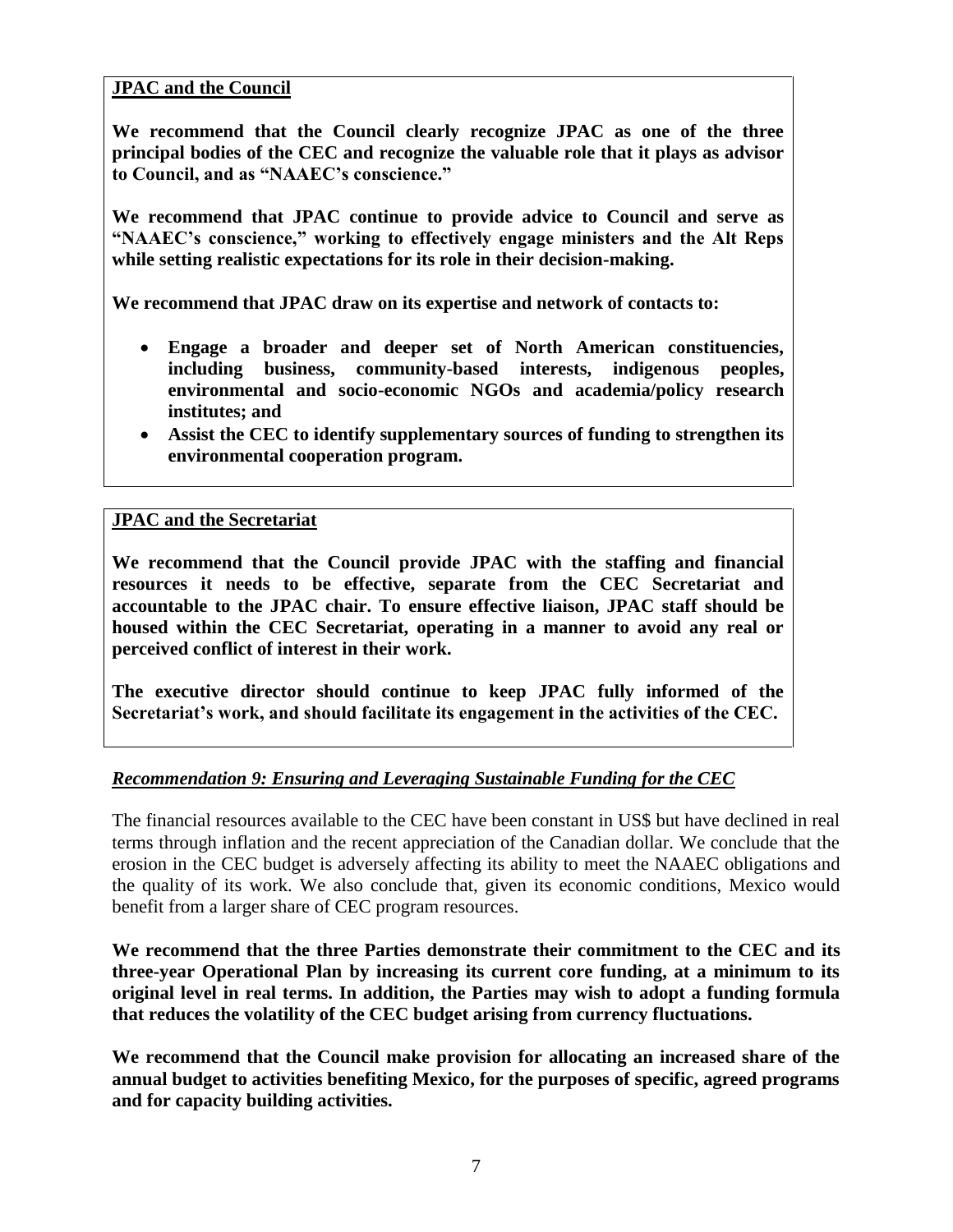**We further recommend that the CEC broaden its funding base. This could involve voluntary contributions by the Parties to special projects or non-core programs of the CEC. It could also involve partnerships with other organizations, including multilateral development agencies and institutions and the business sector, in funding specific aspects of programs, co-financing activities and secondments.**

## *Recommendation 10: Ensuring Effective Implementation of the Citizen Submission Process (Articles 14 and 15)*

Articles 14 and 15 of NAAEC provide a mechanism that has successfully promoted greater transparency regarding the Parties' environmental enforcement practices. It has also led to some improvements in environmental policy and practices. In order for the citizen submission process to be a credible and effective mechanism, there needs to be greater clarity and comfort among the CEC institutions and the public about how these obligations of the Agreement are implemented; and a willingness by the Parties to address legitimate issues raised through citizen submissions. So as not to be unduly burdensome for submitters, the Secretariat, or the responding government, the process needs to be managed efficiently.

**We urge the three CEC Parties, as well as the CEC Secretariat, to be sensitive to perceived conflict of interest, and to protect the integrity of the process in exercising their respective roles under the NAAEC provisions for citizen submissions on enforcement matters.**

**We recommend that:**

- **A clear agreement be reached between the Council of Ministers and the executive director on ground rules for action on these obligations;**
- **The Council of Ministers respect the role and authority of the executive director, in line with a strict interpretation of the Agreement; and**
- **The executive director initiate and maintain an open dialogue with the Alt Reps on actions related to submissions and factual records.**

**We also recommend that:**

- **The Council, working with the executive director and JPAC, develop a mediation step in the citizen submission process to facilitate the resolution of enforcement matters. Such a step would help manage the demanding resource requirements on submitters, the Secretariat and the Parties in implementing the submission process.**
- **The Parties consider reporting on a voluntary basis on follow-up activities to factual records in their respective jurisdictions. Such follow-up would increase the effectiveness of the process.**

## *Recommendation 11: Reaching Agreement on Dispute Resolution under Part Five*

NAAEC represents a comprehensive framework for trilateral collaboration on environmental issues that overall has served the Parties and their citizens well. However, we conclude that the dispute settlement and sanction provisions in Part Five for ineffective enforcement are in tension with the Agreement's overall spirit of cooperation and may even be counterproductive. The threat of their being invoked, no matter how unlikely given the tacit understanding that doing so could undermine the Agreement, negatively affects the implementation of Articles 14 and 15 on submissions and factual records on enforcement matters.